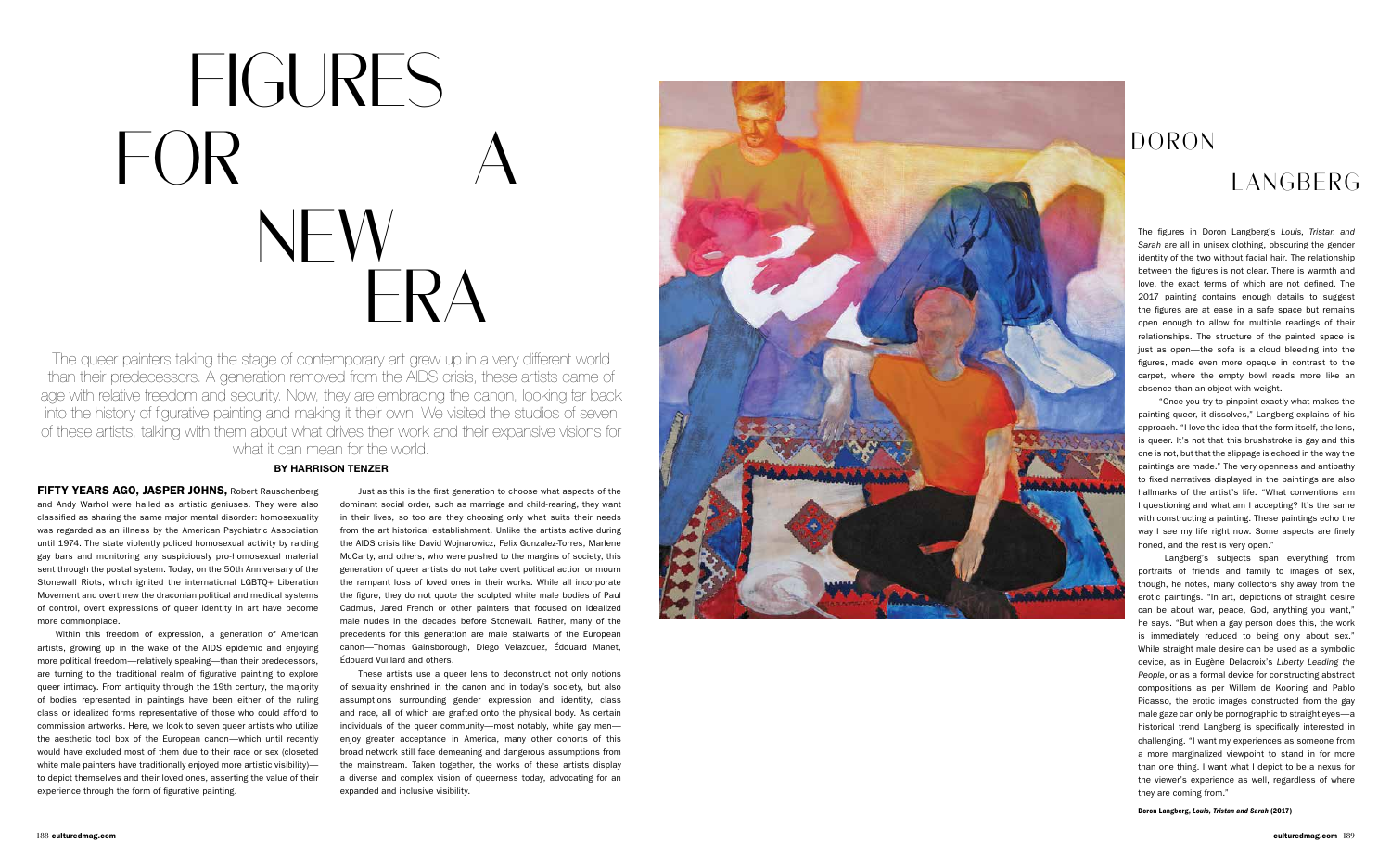Planes of cyan, magenta and yellow float within an infinite white void, intersecting to create boldly-hued figures, architecture and spaces of pure abstraction. Two embracing figures repeat in different forms, hovering somewhere between reflection, shadow and the material. Zoe Walsh's 2018 painting *loop, pull, bleed*, reveals no narrative. "It alludes to the painting process, camera movements and Photoshop layering effects," Walsh explains. "I was thinking about the different forms of movement in each medium."

 "Pleasure is sacred to my work. It started with my interest in film spectatorship and a desire to create a space for a trans identification rooted in visual pleasure," says Walsh of their interest in creating an aesthetic of trans-subjectivity untethered to the strictures of the gender binary. Taking cues from the ways in which Warhol used silk screen techniques to deconstruct glamour and celebrity, Walsh turns to highly constructed images of gender and sexuality, namely photographs of actors on the set of the 1984 gay porn *Ramcharger*. The erotic depictions of gay cowboys in the desert are processed through Sketchup and Photoshop, eventually appearing as genderless figures in the paintings. "These levels of transformation from the source material help me find ways to talk about a particular subjectivity that is about watching from a distance, imagining something that is not actually there."

 By removing the hyper-masculine signifiers of the photographs, Walsh reverses the societal mechanisms of gendering. While the genderless figures appear to exist outside of societal restraints, the images do not escape the specificity of their source material. There is no amount of reconfiguration that can fully erase the gender structures that serve as the architecture of the painting. "I want to talk about that space that is shifting and expanding, while also having some specificity based in queer source material. The works stop short at articulating a fixed subjectivity."

#### ZOE WALSH

Anthony Cudahy sourced the central image for his 2018 painting *Everard (stage)* from news footage of a 1977 fire that devastated the Everard Baths, a crucial meeting space for the New York queer community for much of the 20th century. "Nine people died in the fire, so in the top row are nine stand-in/spectators/angels. They are meant to point to this event being on a continuum, just as the stage aspect does," he explains. The bathhouse was "a dangerous place to be in physically, but was a safe space socially. The windows were boarded up to add a layer of privacy and thus safety, so when the fire happened, people couldn't get out."

The three men on the stage—the physical embodiment of a support structure—serve as both the fundamental narrative of the





painting and a symbol of the importance of queer safety networks, a theme Cudahy relates to sentinel theory, which claims that specific individuals in a species have evolved to remain awake in the evening hours to protect those who are sleeping. "People who are drawn to that act of trying to preserve a history that's been covered up act like sentinels," he says. "The past becomes a place that is not closed off." By re-contextualizing past images to address the present, the artist speaks to the continuum of queer experience across generations. "I really like the word 'tender' because it has the romantic side to it and also the pain of something like a bruise," he says, reflecting on the ways in which establishing intimacy requires the potentially dangerous act of exposing the innermost aspects of identity.

### ANTHONY

#### CUDAHY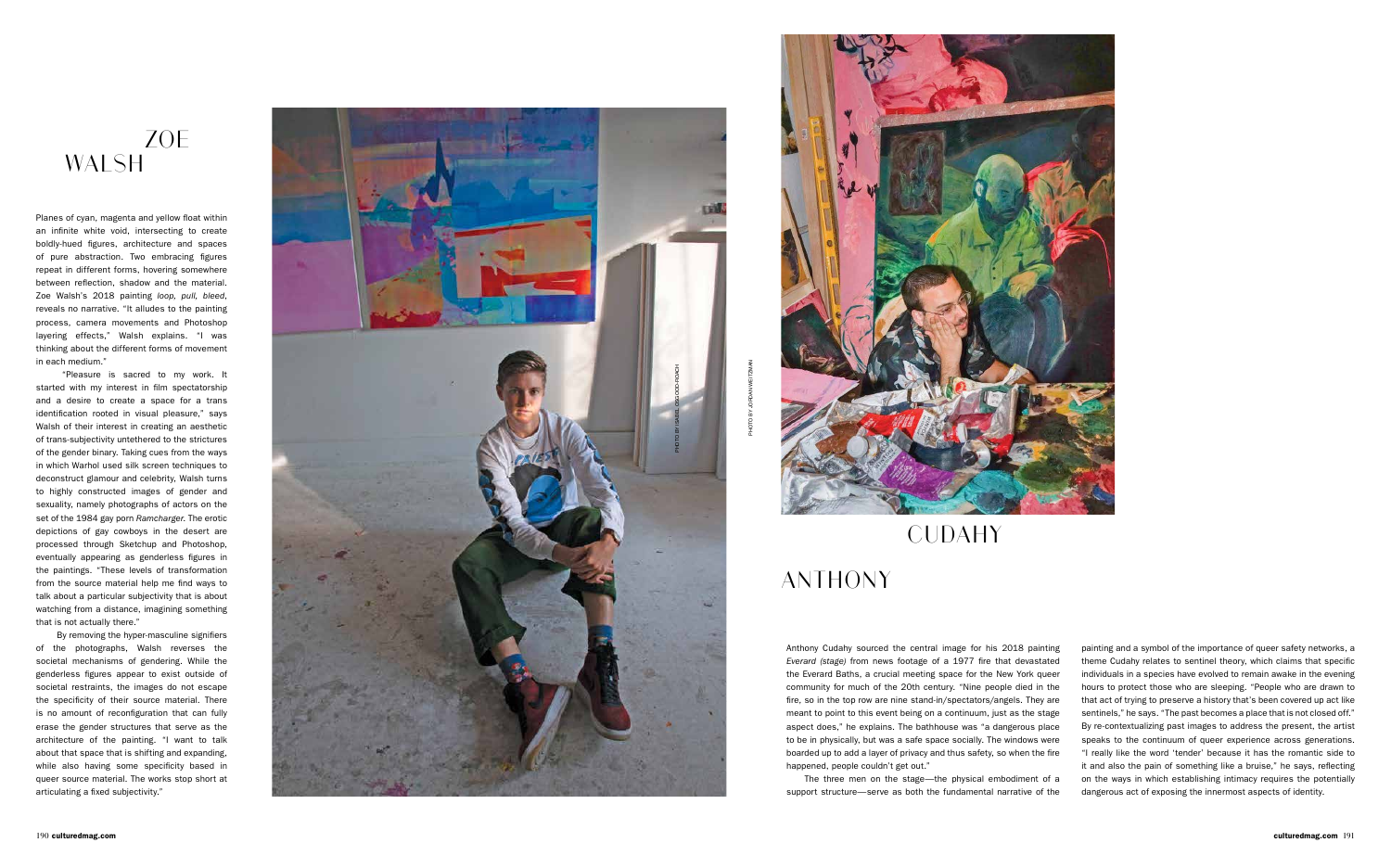

Salman Toor's *The Bar on East 13th* pays homage to Manet's 1882 *A Bar at the Folies-Bergère*, which depicts a stoic female bartender gazing directly at the viewer, the reflection of an obscured male patron in the mirror behind her the specter of the male gaze. Unlike the barmaid who is resigned to her objectification (some believe her to be a prostitute), the genderqueer bartender in Toor's 2019 painting seems emboldened, demurely eyeing the attractive stranger in the mirror. Directly contrasting the rigid gender and sexual roles presented in Manet's work, Toor's painting presents queer people freely engaging in erotic and platonic reverie.

 Born in Pakistan, Toor's first visit to the National Gallery in London shook open a new world for him. "I was a Muslim outsider, so I had no idea what these Christian stories were, but because they were so gorgeous, I wanted to know everything about them—and I wanted to find a way to show my personal stories and the stories of my community like that." Toor's figures often quote the flamboyant dress of these painted figures—mainly brown queer men—in a fusion of contemporary and Orientalist garb, recasting the xenophobic fantasy that European artists applied to depictions of his home and culture.

As with the original Manet painting, Toor's work foregrounds the view of the bartender through the mirror behind the bar. The perspectives of the subject and the viewer are unified through the mirror's reflection, foregrounding the artist's interest in double consciousness, the way in which minorities see themselves reflected through the gaze of dominant society. As a brown man living in a time of heightened xenophobia, the artist notes the suspicion with which some white Americans view him. Conversely, in Pakistan, the topic of the artist's sexuality is never openly discussed in the art press. However, Toor finds levity in the code switching that is required to negotiate his identity. This quality of play and gliding between cultures animates Toor's vibrant canvases.

#### SALMAN

#### TOOR



"I was a Muslim outsider, so I had no idea what these Christian stories were, but because they were so gorgeous, I wanted to know everything about them and I wanted to find a way to show my personal stories and the stories of my community like that."

-SALMAN TOOR

#### JENNA

Jenna Gribbon approaches the canon like a bull in a china shop, with her interest in the painterly and physical architecture of classic Eurocentric aesthetics immediately visible in *Pollyanna Wrestlers* (2018). In the painting, she places two female wrestlers in an antiquarian room, the traditional domain of women in repose. Painted to recall the 1960 Disney film *Pollyanna*, the room becomes a psychological space in which the artist revisits her own early encounters with cultural signifiers.

 Gribbon's female wrestlers—often based on her girlfriend or close friends—figure prominently in her practice. "These came from thinking about the trope of wrestlers, which are usually men. It seemed interesting to flip it and have them be female. There is also a tongue-in-cheek aspect, since they are playful and not actual wrestlers. It's also erotic. There's something funny about it. There's something playful and maybe violent." The complexities of

Gribbon's positioning of women is a direct rebuttal to the staid figures crafted for the male gaze by art historical heroes like Gainsborough and Jean-Antoine Watteau. "I was trying to find a new way to love those problematic paintings," Gribbon offers. "There's the issue of loving paintings of women, but then the problematic history of paintings of women."

Part of Gribbon's reclaiming of female beauty comes from her use of camp, an aesthetic strategy with deep roots in queer history. Delineated in Susan Sontag's notorious 1964 "Notes on Camp," the camp sensibility humorously blends elements of high and low culture to create an open aesthetic of exaggerated performance. Sontag noted that in the pre-Stonewall gay male community, this sensibility was the dominant social currency. Queer artists as diverse as Warhol, John Waters and RuPaul have defined practices around camp. "Camp takes risks and sometimes it falls on its face," Gribbon says.





#### **GRIBBON**